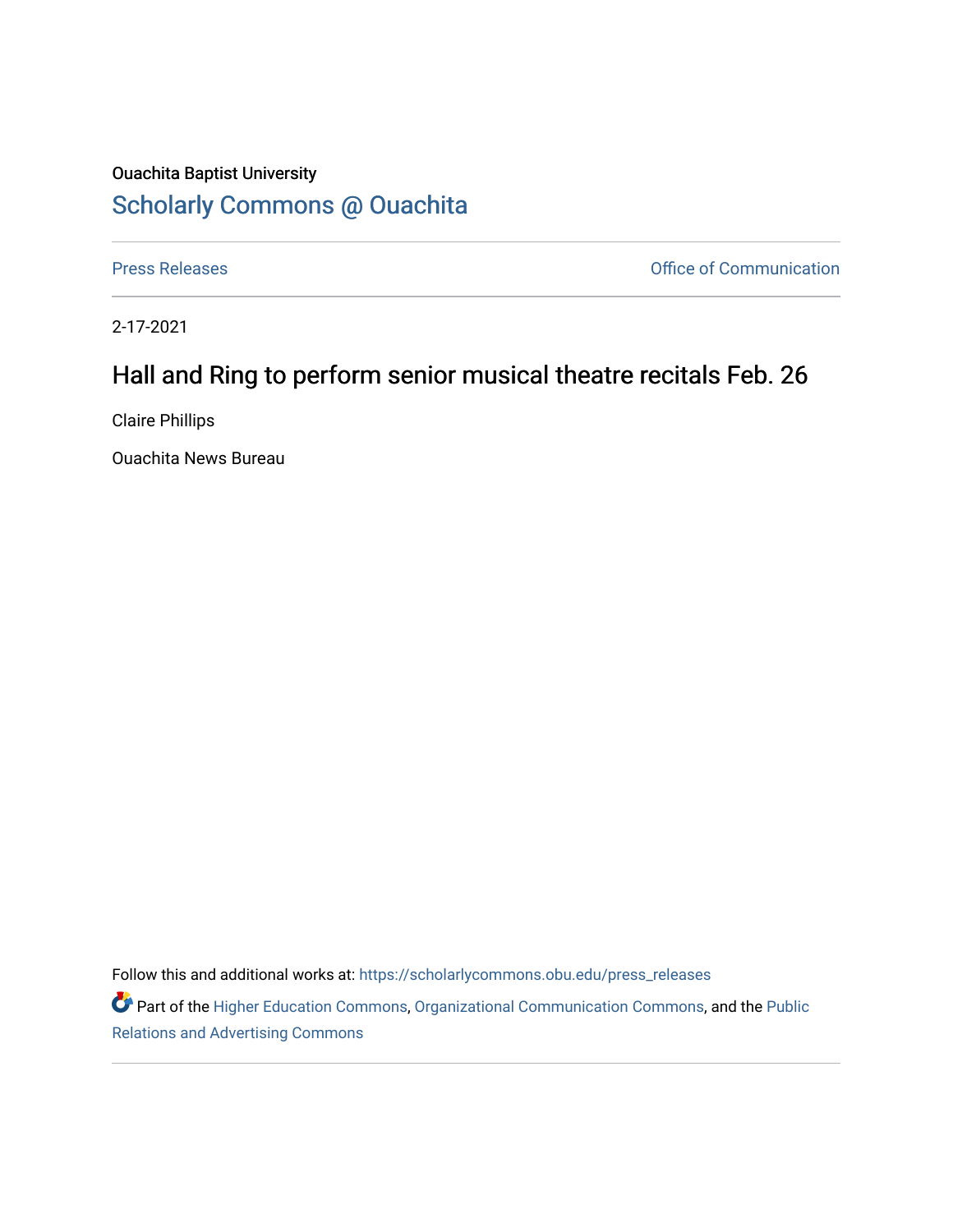

For immediate release

**Hall and Ring to perform senior musical theatre recitals Feb. 26**



*By Claire Phillips* February 17, 2021 For more information, contact OBU's news bureau at [newsbureau@obu.edu](mailto:newsbureau@obu.edu) or (870) 245-5206

ARKADELPHIA, Ark. – Ouachita Baptist University will host Danielle Hall and Elizabeth Ring in their senior musical theatre recitals on Friday, Feb. 26, at 11 a.m. Due to COVID-19 physical distancing guidelines, the recitals will be livestreamed for the public at [livestream.com/obu,](https://livestream.com/obu) and there is limited seating for Ouachita students, faculty and staff in McBeth Recital Hall.